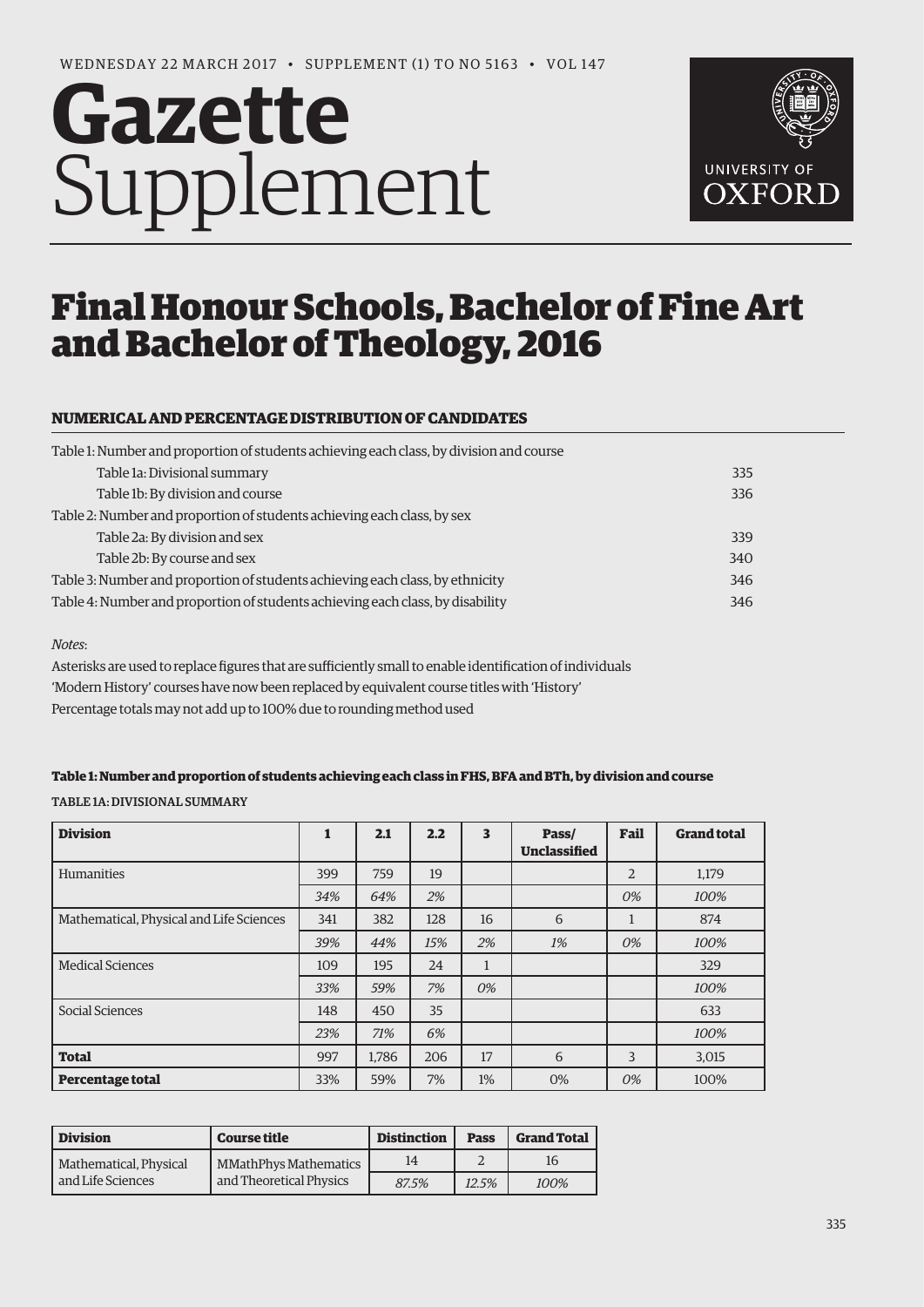#### <span id="page-1-0"></span>TABLE 1B: BY DIVISION AND COURSE

| <b>Division</b>   | <b>Course Title</b>                        | $\mathbf{1}$   | 2.1          | 2.2            | 3      | Pass/<br><b>Unclassified</b> | Fail         | Grand<br>total |
|-------------------|--------------------------------------------|----------------|--------------|----------------|--------|------------------------------|--------------|----------------|
| <b>Humanities</b> | BA Ancient & Modern History                | 5              | 9            |                |        |                              |              | 14             |
|                   |                                            | 36%            | 64%          |                |        |                              |              | 100%           |
|                   | BA Classical Archaeology & Ancient History | 10             | 10           | $\mathbf{1}$   |        |                              |              | 21             |
|                   |                                            | 48%            | 48%          | 5%             |        |                              |              | 100%           |
|                   | <b>BA Classics &amp; English</b>           | $\overline{2}$ | 5            |                |        |                              |              | $\overline{7}$ |
|                   |                                            | 29%            | 71%          |                |        |                              |              | 100%           |
|                   | BA Classics & Modern Languages             | $\sqrt{2}$     | $\mathbf{1}$ |                |        |                              |              | 8              |
|                   |                                            | 88%            | 13%          |                |        |                              |              | 100%           |
|                   | <b>BA Classics with Oriental Studies</b>   | $\ast$         | $\ast$       | $\ast$         | $\ast$ | $\ast$                       | $\ast$       | $\mathbf{1}$   |
|                   |                                            | $\ast$         | $\ast$       | $\ast$         | $\ast$ | $\ast$                       | $\ast$       | 100%           |
|                   | BA English Language & Literature           | 72             | 156          | $\overline{3}$ |        |                              |              | 231            |
|                   |                                            | 31%            | 68%          | 1%             |        |                              |              | 100%           |
|                   | BA English & Modern Languages              | 9              | 8            |                |        |                              |              | 17             |
|                   |                                            | 53%            | 47%          |                |        |                              |              | 100%           |
|                   | BA European & Middle Eastern Languages     | $\overline{4}$ | 3            |                |        |                              |              | $\overline{7}$ |
|                   |                                            | 57%            | 43%          |                |        |                              |              | 100%           |
|                   | <b>BA History</b>                          | 85             | 159          |                |        |                              | $\mathbf{1}$ | 245            |
|                   |                                            | 35%            | 65%          |                |        |                              | 0%           | 100%           |
|                   | <b>BA History &amp; Economics</b>          | $\mathbf{1}$   | 6            | $\mathbf{1}$   |        |                              |              | 8              |
|                   |                                            | 13%            | 75%          | 13%            |        |                              |              | 100%           |
|                   | BA History & English                       | $\overline{4}$ | 5            |                |        |                              |              | $\overline{9}$ |
|                   |                                            | 44%            | 56%          |                |        |                              |              | 100%           |
|                   | BA History & Modern Languages              | 5              | 9            |                |        |                              |              | 14             |
|                   |                                            | 36%            | 64%          |                |        |                              |              | 100%           |
|                   | <b>BA History &amp; Politics</b>           | 14             | 32           |                |        |                              |              | 46             |
|                   |                                            | 30%            | 70%          |                |        |                              |              | 100%           |
|                   | <b>BA History of Art</b>                   | 6              | 6            |                |        |                              |              | 12             |
|                   |                                            | 50%            | 50%          |                |        |                              |              | 100%           |
|                   | BA Literae Humaniores - Course 1           | 29             | 71           | $\mathbf{1}$   |        |                              |              | 101            |
|                   |                                            | 29%            | 70%          | $1\%$          |        |                              |              | 100%           |
|                   | BA Literae Humaniores - Course 2           | 3              | 10           | $\mathbf{1}$   |        |                              |              | 14             |
|                   |                                            | 21%            | 71%          | 7%             |        |                              |              | 100%           |
|                   | <b>BA Modern Languages</b>                 | 61             | 104          | $\overline{3}$ |        |                              | $\mathbf{1}$ | 169            |
|                   |                                            | 36%            | 62%          | 2%             |        |                              | 0%           | 100%           |
|                   | BA Modern Languages & Linguistics          | 6              | 18           | $\mathbf{1}$   |        |                              |              | 25             |
|                   |                                            | 24%            | 72%          | 4%             |        |                              |              | 100%           |
|                   | <b>BA</b> Music                            | 27             | 40           |                |        |                              |              | 67             |
|                   |                                            | 40%            | 60%          |                |        |                              |              | 100%           |
|                   | <b>BA Oriental Studies</b>                 | 13             | 25           | $\overline{2}$ |        |                              |              | 40             |
|                   |                                            | 33%            | 63%          | 5%             |        |                              |              | 100%           |
|                   | BA Philosophy & Modern Languages           | $\overline{7}$ | 12           |                |        |                              |              | 19             |
|                   |                                            | 37%            | 63%          |                |        |                              |              | 100%           |
|                   | BA Philosophy & Theology                   | 6              | 19           |                |        |                              |              | 25             |
|                   |                                            | 24%            | 76%          |                |        |                              |              | 100%           |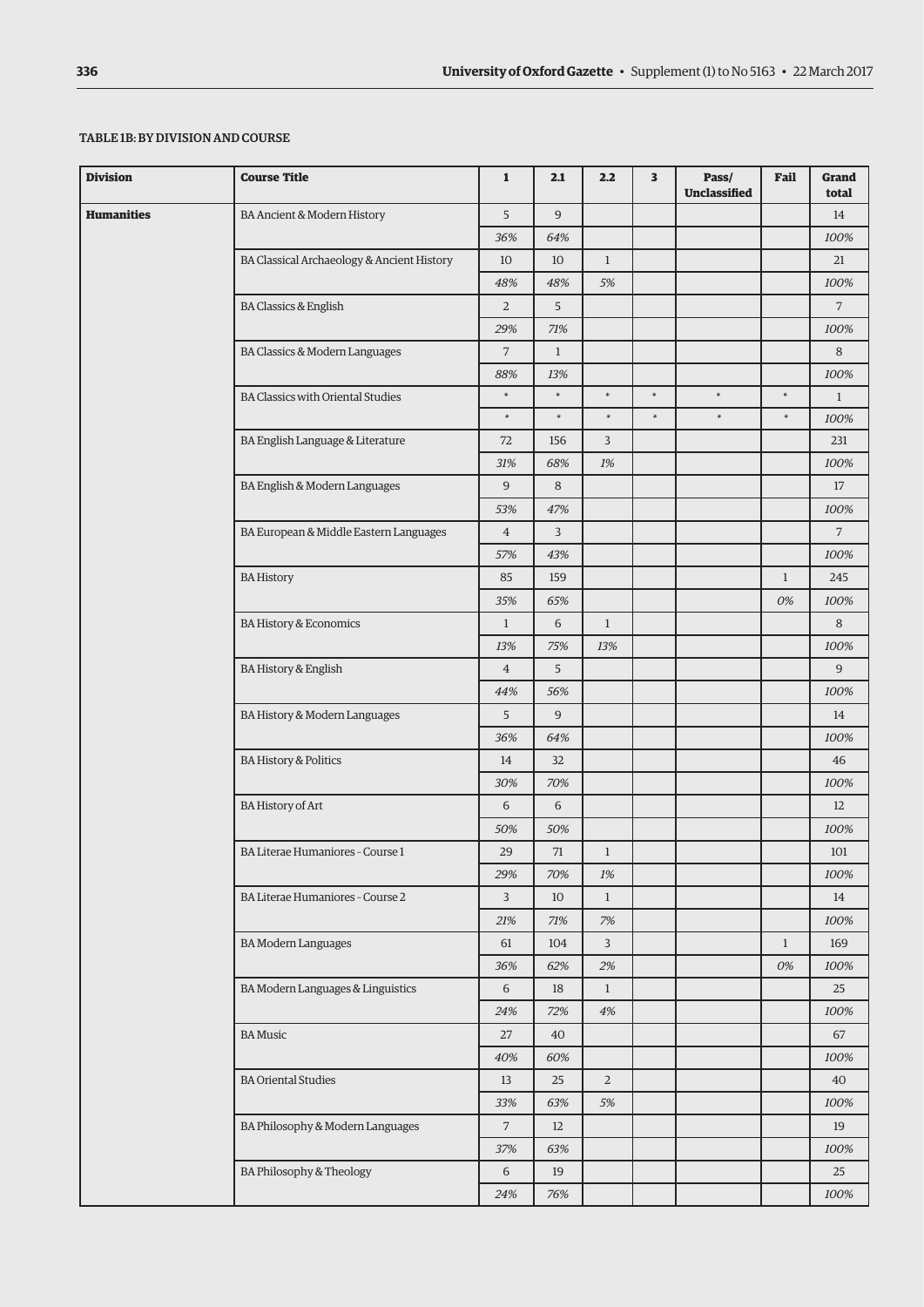| <b>Division</b>               | <b>Course Title</b>                      | $\mathbf{1}$   | 2.1            | 2.2            | 3              | Pass/<br><b>Unclassified</b> | Fail         | Grand<br>total |
|-------------------------------|------------------------------------------|----------------|----------------|----------------|----------------|------------------------------|--------------|----------------|
| <b>Humanities</b> cont        | <b>BATheology</b>                        | $\,8\,$        | 29             | $\mathbf{1}$   |                |                              |              | 38             |
|                               |                                          | 21%            | 76%            | 3%             |                |                              |              | 100%           |
|                               | BA Theology & Oriental Studies           | $\ast$         | $\ast$         | $\ast$         | $\ast$         | ×                            | $\ast$       | $\mathbf{1}$   |
|                               |                                          | $\ast$         | $\ast$         | $\ast$         | $\ast$         | $\ast$                       | $\ast$       | 100%           |
|                               | <b>BFA Fine Art</b>                      | 10             | 14             |                |                |                              |              | 24             |
|                               |                                          | 42%            | 58%            |                |                |                              |              | 100%           |
|                               | BTh Theology (full time)                 | 3              | $\overline{7}$ | $\overline{4}$ |                |                              |              | 14             |
|                               |                                          | 21%            | 50%            | 29%            |                |                              |              | 100%           |
|                               | BTh Theology (part time)                 | $\ast$         | $\ast$         | $\ast$         | $\ast$         | $\ast$                       | $\ast$       | 2              |
|                               |                                          | $\ast$         | $\ast$         | $\ast$         | $\ast$         | $\ast$                       | $\ast$       | 100%           |
| <b>Mathematical, Physical</b> | <b>BA Biological Sciences</b>            | 39             | 65             | 5              |                |                              |              | 109            |
| and Life Sciences             |                                          | 36%            | 60%            | 5%             |                |                              |              | 100%           |
|                               | <b>BA Computer Science</b>               | $\mathbf{1}$   | $\overline{2}$ | 6              |                |                              | $\mathbf{1}$ | 10             |
|                               |                                          | 11%            | 22%            | 67%            |                |                              | 10%          | 100%           |
|                               | BA Computer Science & Philosophy         | $\ast$         | $\ast$         | $\ast$         | $\ast$         | ×                            | $\ast$       | 3              |
|                               |                                          | $\ast$         | $\ast$         | $\ast$         | $\ast$         | $\ast$                       | $\ast$       | 100%           |
|                               | <b>BA Engineering Science</b>            | 3              |                | $\mathbf{1}$   | $\overline{2}$ |                              |              | 6              |
|                               |                                          | 50%            |                | 17%            | 33%            |                              |              | 100%           |
|                               | <b>BA</b> Geology                        | $\ast$         | $\ast$         | $\ast$         | $\ast$         | $\ast$                       | $\ast$       | $\overline{2}$ |
|                               |                                          | $\ast$         | $\ast$         | $\ast$         | $\ast$         | $\ast$                       | $\ast$       | 100%           |
|                               | <b>BA Mathematics</b>                    | $\overline{7}$ | 17             | 23             | 3              |                              |              | 50             |
|                               |                                          | 14%            | 34%            | 46%            | 6%             |                              |              | 100%           |
|                               | BA Mathematics & Computer Science        | $\overline{2}$ | $\overline{2}$ | $\overline{2}$ |                |                              |              | 6              |
|                               |                                          | 33%            | 33%            | 33%            |                |                              |              | 100%           |
|                               | BA Mathematics & Philosophy              | $\ast$         | $\ast$         | $\ast$         | $\ast$         | $\ast$                       | $\ast$       | $\mathbf{1}$   |
|                               |                                          | $\ast$         | $\ast$         | $\ast$         | $\ast$         | $\ast$                       | $\ast$       | 100%           |
|                               | <b>BA Mathematics &amp; Statistics</b>   | $\overline{2}$ | $\overline{4}$ | 6              |                | $\mathbf{1}$                 |              | 13             |
|                               |                                          | 15%            | 31%            | 46%            |                | 0%                           |              | 100%           |
|                               | <b>BA Physics</b>                        | 6              | 19             | 16             | $\overline{2}$ |                              |              | 43             |
|                               |                                          | 14%            | 44%            | 37%            | 5%             |                              |              | 100%           |
|                               | MChem Chemistry                          | 68             | 64             | 24             | $\overline{2}$ | $\mathbf{1}$                 |              | 159            |
|                               |                                          | 43%            | 40%            | 15%            | 1%             | 0%                           |              | 100%           |
|                               | MCompSci Computer Science                | 11             | $\overline{7}$ | $\overline{2}$ |                |                              |              | 20             |
|                               |                                          | 55%            | 35%            | 10%            |                |                              |              | 100%           |
|                               | MCompSciPhil Computer Science &          | $\ast$         | $\ast$         | $\ast$         | $\ast$         | $\ast$                       | $\ast$       | $\overline{4}$ |
|                               | Philosophy                               | $\ast$         | $\ast$         | $\ast$         | $\ast$         | $\ast$                       | $\ast$       | 100%           |
|                               | MEarthSci Earth Sciences                 | $\overline{7}$ | 23             |                |                |                              |              | 30             |
|                               |                                          | 23%            | 77%            |                |                |                              |              | 100%           |
|                               | MEng Engineering, Economics & Management | $\overline{7}$ | $\,$ 6 $\,$    |                |                |                              |              | 13             |
|                               |                                          | 54%            | 46%            |                |                |                              |              | 100%           |
|                               | MEng Engineering Science                 | 51             | 62             | 22             | 3              |                              |              | 138            |
|                               |                                          | 37%            | 45%            | 16%            | 2%             |                              |              | 100%           |
|                               | MEng Materials, Economics & Management   | $\ast$         | $\ast$         | $\ast$         | $\ast$         | $\ast$                       | $\ast$       | $\overline{2}$ |
|                               |                                          | $\ast$         | $\ast$         | $\ast$         | $\ast$         | $\ast$                       | $\ast$       | 100%           |
|                               | <b>MEng Materials Science</b>            | 8              | 11             | 3              |                | $\overline{4}$               |              | 26             |
|                               |                                          | 31%            | 42%            | 12%            |                | 0%                           |              | 100%           |
|                               | <b>MMath Mathematics</b>                 | 45             | 32             | 9              | 3              |                              |              | 89             |
|                               |                                          | 51%            | 36%            | 10%            | 3%             |                              |              | 100%           |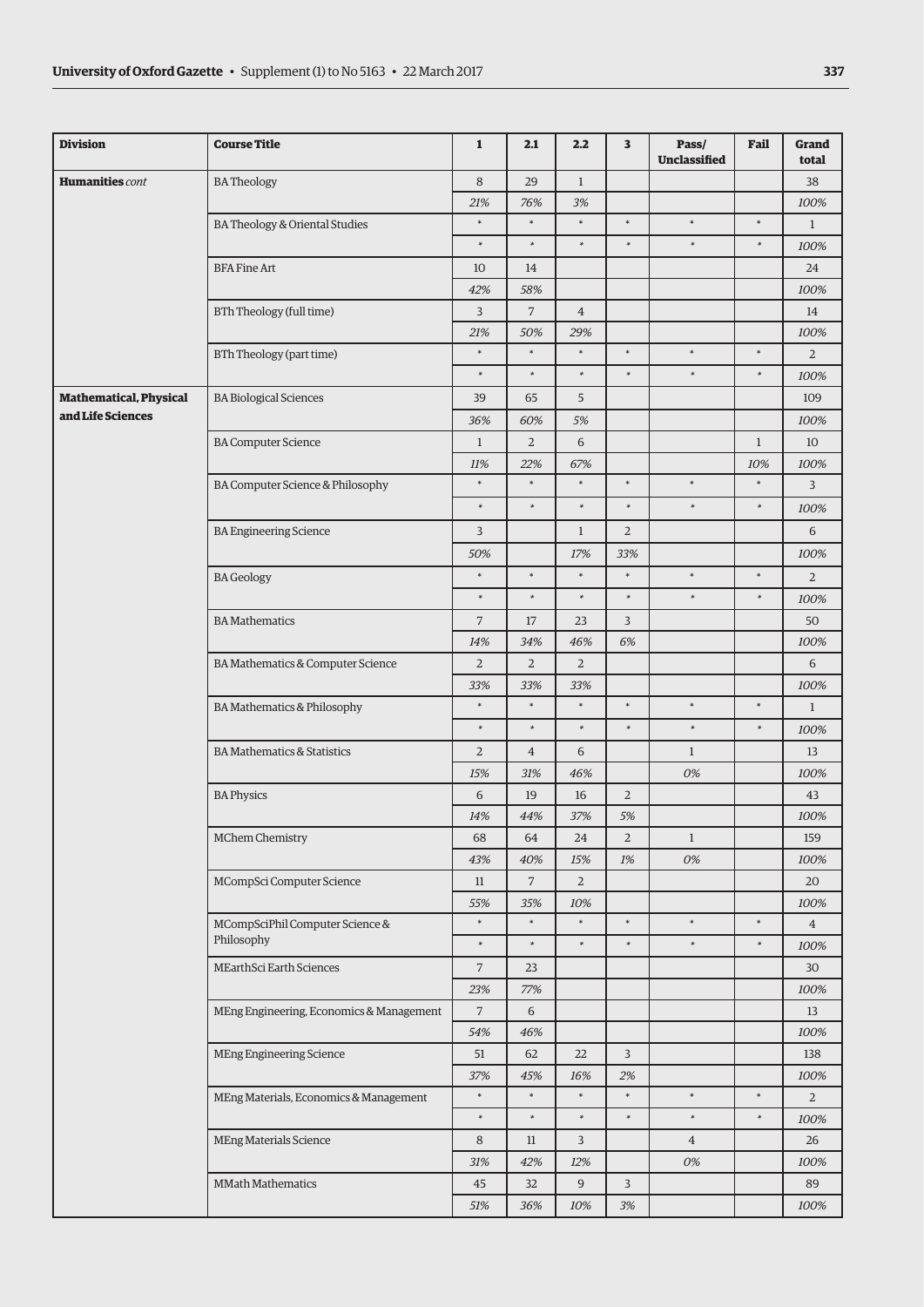| <b>Division</b>               | <b>Course Title</b>                        | $\mathbf{1}$   | 2.1            | 2.2            | 3            | Pass/<br><b>Unclassified</b> | Fail   | Grand<br>total |
|-------------------------------|--------------------------------------------|----------------|----------------|----------------|--------------|------------------------------|--------|----------------|
| <b>Mathematical, Physical</b> | MMath Mathematics & Statistics             | 6              | 8              |                |              |                              |        | 14             |
| and Life Sciences cont        |                                            | 43%            | 57%            |                |              |                              |        | 100%           |
|                               | MMathCompSci Mathematics & Computer        | 11             | $\overline{2}$ |                |              |                              |        | 13             |
|                               | Science                                    | 85%            | 15%            |                |              |                              |        | 100%           |
|                               | MMathPhil Mathematics & Philosophy         | 8              | 5              | $\mathbf{1}$   |              |                              |        | 14             |
|                               |                                            | 57%            | 36%            | 7%             |              |                              |        | 100%           |
|                               | MPhys Physics                              | 50             | 42             | 5              |              |                              |        | 97             |
|                               |                                            | 52%            | 43%            | 5%             |              |                              |        | 100%           |
|                               | MPhysPhil Physics & Philosophy             | 5              | 6              | $\mathbf{1}$   |              |                              |        | 12             |
|                               |                                            | 42%            | 50%            | 8%             |              |                              |        | 100%           |
| <b>Medical Sciences</b>       | BA Cell & Systems Biology                  | 5              | 11             | $\overline{4}$ |              |                              |        | 20             |
|                               |                                            | 25%            | 55%            | 20%            |              |                              |        | 100%           |
|                               | BA Experimental Psychology                 | 19             | 27             | $\mathbf{1}$   |              |                              |        | 47             |
|                               |                                            | 40%            | 57%            | 2%             |              |                              |        | 100%           |
|                               | <b>BA</b> Medical Sciences                 | 39             | 87             | 12             | $\mathbf{1}$ |                              |        | 139            |
|                               |                                            | 28%            | 63%            | 9%             | 1%           |                              |        | 100%           |
|                               | <b>BA</b> Neuroscience                     | 3              | 7              | $\overline{2}$ |              |                              |        | 12             |
|                               |                                            | 25%            | 58%            | 17%            |              |                              |        | 100%           |
|                               | BA Psychology, Philosophy & Linguistics    | 8              | 12             |                |              |                              |        | 20             |
|                               |                                            | 40%            | 60%            |                |              |                              |        | 100%           |
|                               | BA Psychology & Philosophy                 | $\ast$         | $\ast$         | $\ast$         | $\ast$       | $\ast$                       | $\ast$ | $\overline{2}$ |
|                               |                                            | $\ast$         | $\ast$         | *              | $\ast$       | $\ast$                       | $\ast$ | 100%           |
|                               | MBiochem Molecular & Cellular Biochemistry | 35             | 49             | 5              |              |                              |        | 89             |
|                               |                                            | 39%            | 55%            | 6%             |              |                              |        | 100%           |
| <b>Social Sciences</b>        | BA Archaeology & Anthropology              | 9              | 13             |                |              |                              |        | 22             |
|                               |                                            | 41%            | 59%            |                |              |                              |        | 100%           |
|                               | BA Economics & Management                  | 22             | 48             | 11             |              |                              |        | 81             |
|                               |                                            | 27%            | 59%            | 14%            |              |                              |        | 100%           |
|                               | <b>BA Geography</b>                        | 31             | 45             |                |              |                              |        | 76             |
|                               |                                            | 41%            | 59%            |                |              |                              |        | $100\%$        |
|                               | <b>BA Human Sciences</b>                   | 10             | 21             | $\mathbf{1}$   |              |                              |        | 32             |
|                               |                                            | 31%            | 66%            | 3%             |              |                              |        | 100%           |
|                               | <b>BA Jurisprudence</b>                    | 31             | 122            | 8              |              |                              |        | 161            |
|                               |                                            | 19%            | 76%            | 5%             |              |                              |        | 100%           |
|                               | BA Jurisprudence (with Law in Europe)      | $\overline{7}$ | 22             |                |              |                              |        | 29             |
|                               |                                            | 24%            | 76%            |                |              |                              |        | 100%           |
|                               | BA Philosophy, Politics & Economics        | 38             | 179            | 15             |              |                              |        | 232            |
|                               |                                            | 16%            | 77%            | 6%             |              |                              |        | 100%           |
| <b>Total</b>                  |                                            | 997            | 1,786          | 206            | 17           | 6                            | 3      | 3,015          |
| Percentage total              |                                            | 33%            | 59%            | $7\%$          | $1\%$        | $0\%$                        | 0%     | 100%           |

| Division               | <b>Course Title</b>          | <b>Distinction</b> | Pass  | <b>Grand Total</b> |
|------------------------|------------------------------|--------------------|-------|--------------------|
| Mathematical, Physical | <b>MMathPhys Mathematics</b> | 14                 |       |                    |
| and Life Sciences      | and Theoretical Physics      | 87.5%              | 12.5% | 100%               |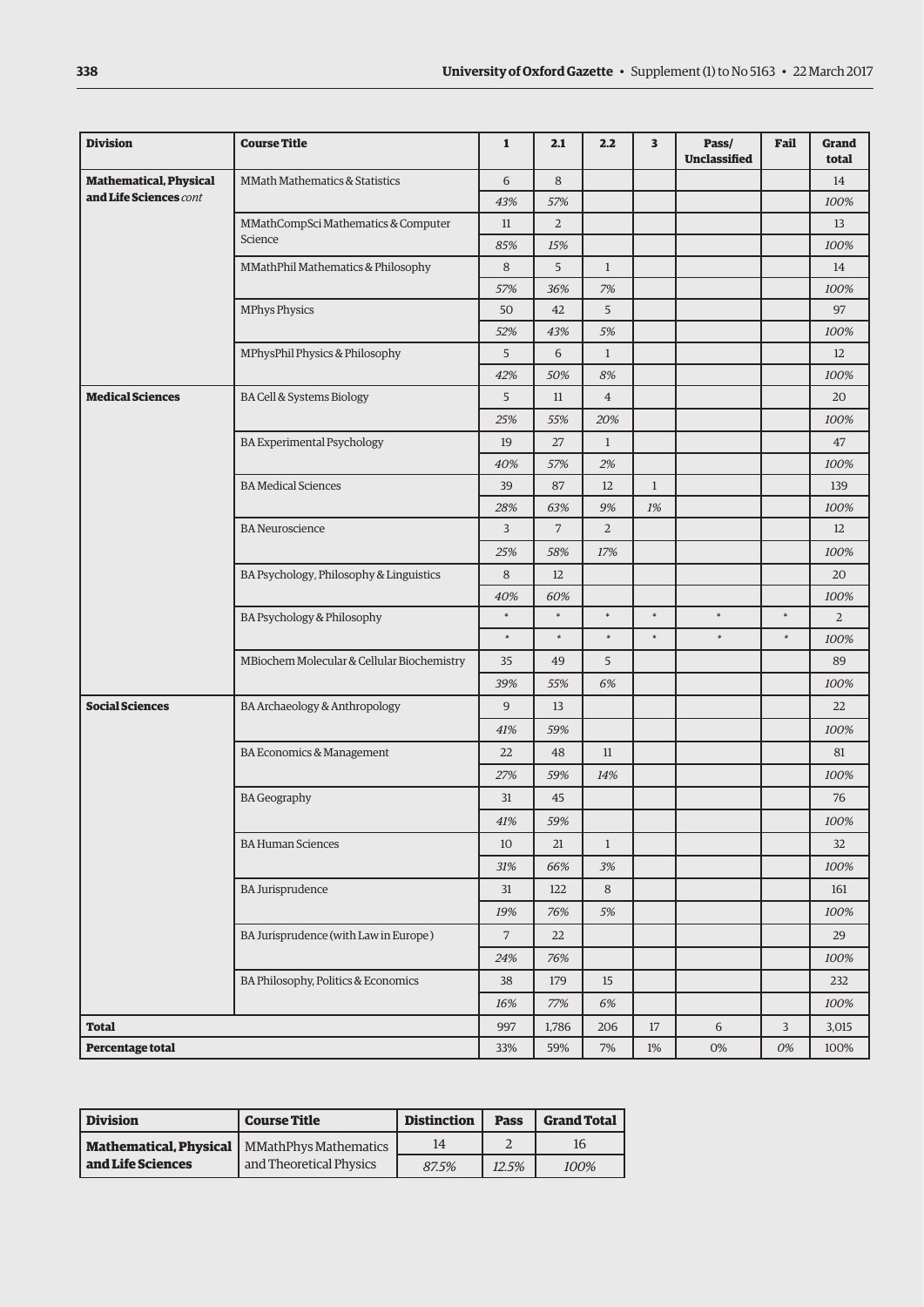### <span id="page-4-0"></span>**Table 2: Number and proportion of students achieving each class, by sex**

TABLE 2A: BY DIVISION AND SEX

| <b>Division</b>            | <b>Sex</b> | $\mathbf{1}$ | 2.1   | 2.2         | $\overline{\mathbf{3}}$ | Pass/<br>Unclassified | Fail           | <b>Grand total</b> |
|----------------------------|------------|--------------|-------|-------------|-------------------------|-----------------------|----------------|--------------------|
| Humanities                 | Female     | 208          | 475   | $\mathsf 9$ |                         |                       | $\mathbf{1}$   | 693                |
|                            |            | 30%          | 69%   | 1%          |                         |                       | 0%             | 100%               |
|                            | Male       | 191          | 284   | 10          |                         |                       | $\mathbf{1}$   | 486                |
|                            |            | 39%          | 58%   | 2%          |                         |                       | 0%             | 100%               |
| <b>Total</b>               |            | 399          | 759   | 19          |                         |                       | $\overline{2}$ | 1,179              |
| Percentage total           |            | 34%          | 64%   | 2%          |                         |                       | 0%             | 100%               |
| Mathematical, Physical and | Female     | 98           | 143   | 51          | 5                       | $\mathbf{1}$          |                | 298                |
| Life Sciences              |            | 33%          | 48%   | 17%         | 2%                      | 0%                    |                | 100%               |
|                            | Male       | 259          | 239   | 77          | 11                      | 5                     | $\mathbf{1}$   | 592                |
|                            |            | 44%          | 40%   | 13%         | 2%                      | 1%                    | 0%             | 100%               |
| <b>Total</b>               |            | 357          | 382   | 128         | 16                      | 6                     | $\mathbf{1}$   | 890                |
| Percentage total           |            | 40%          | 43%   | 14%         | 2%                      | 1%                    | 0%             | 100%               |
| <b>Medical Sciences</b>    | Female     | 64           | 117   | 12          |                         |                       |                | 193                |
|                            |            | 33%          | 61%   | 6%          |                         |                       |                | 100%               |
|                            | Male       | 45           | 78    | 12          | $\mathbf{1}$            |                       |                | 136                |
|                            |            | 33%          | 57%   | 9%          | 1%                      |                       |                | 100%               |
| <b>Total</b>               |            | 109          | 195   | 24          | $\mathbf{1}$            |                       |                | 329                |
| Percentage total           |            | 33%          | 59%   | 7%          | 0%                      |                       |                | 100%               |
| Social Sciences            | Female     | 72           | 219   | 14          |                         |                       |                | 305                |
|                            |            | 24%          | 72%   | 5%          |                         |                       |                | 100%               |
|                            | Male       | 76           | 231   | 21          |                         |                       |                | 328                |
|                            |            | 23%          | 70%   | 6%          |                         |                       |                | 100%               |
| <b>Total</b>               |            | 148          | 450   | 35          |                         |                       |                | 633                |
| Percentage total           |            | 23%          | 71%   | $6\%$       |                         |                       |                | 100%               |
| <b>Grand total</b>         |            | 997          | 1,786 | 206         | 17                      | 6                     | 3              | 3,015              |
| Percentage grand total     |            | 33%          | 59%   | 7%          | 1%                      | 0%                    | 0%             | 100%               |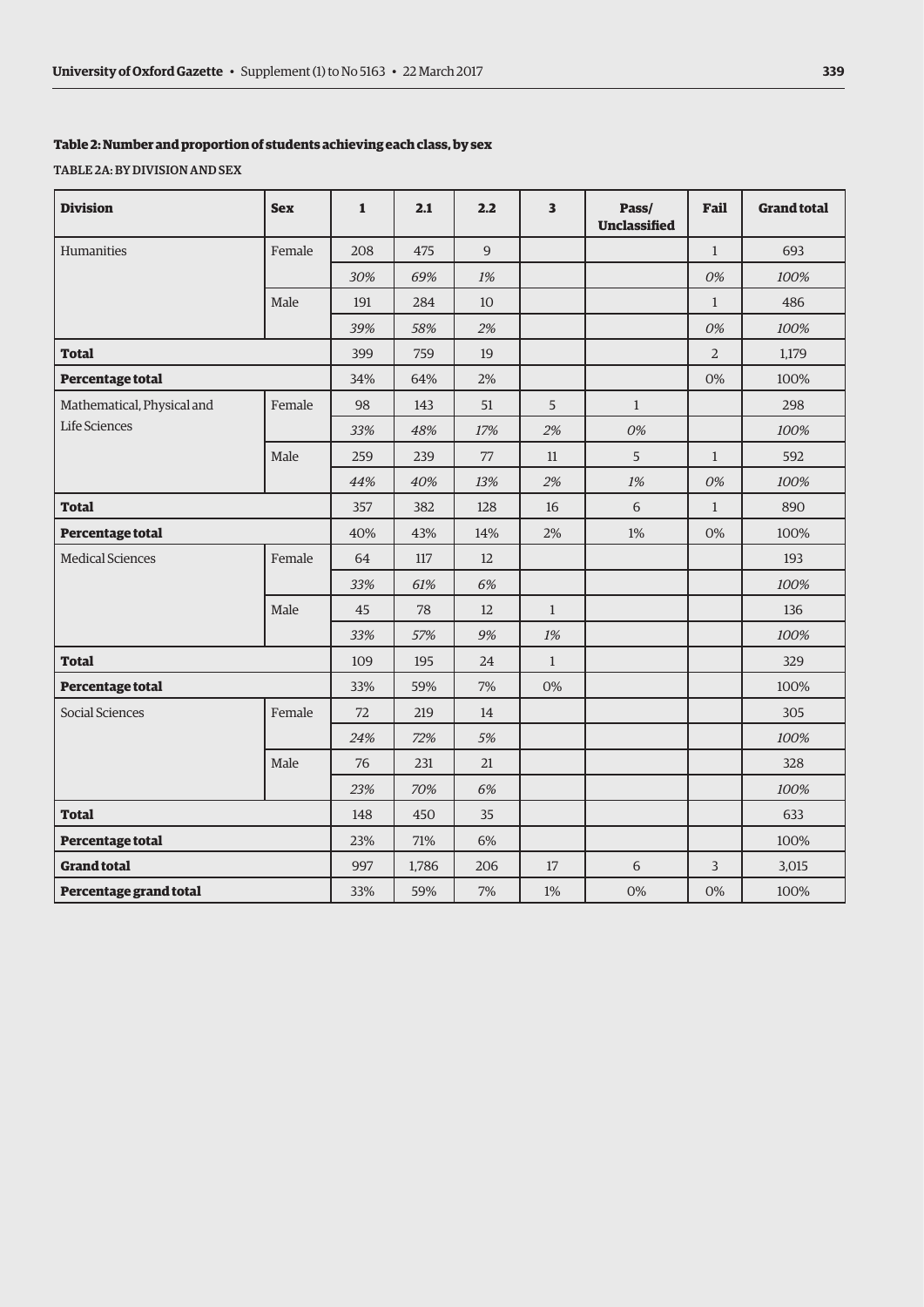### <span id="page-5-0"></span>TABLE 2B: BY COURSE AND SEX

| <b>Course Title</b>                        | <b>Sex</b> | $\mathbf 1$    | 2.1            | 2.2            | 3      | Pass/<br>Unclassified | Fail   | <b>Grand total</b> |
|--------------------------------------------|------------|----------------|----------------|----------------|--------|-----------------------|--------|--------------------|
| <b>BA Ancient &amp; Modern History</b>     | Female     | $1\,$          | 5              |                |        |                       |        | $\,$ 6 $\,$        |
|                                            |            | 17%            | 83%            |                |        |                       |        | 100%               |
|                                            | Male       | $\overline{4}$ | $\overline{4}$ |                |        |                       |        | $\,8\,$            |
|                                            |            | 50%            | 50%            |                |        |                       |        | 100%               |
| BA Archaeology & Anthropology              | Female     | 9              | $\overline{4}$ |                |        |                       |        | 13                 |
|                                            |            | 69%            | 31%            |                |        |                       |        | 100%               |
|                                            | Male       |                | $\overline{9}$ |                |        |                       |        | $\overline{9}$     |
|                                            |            |                | 100%           |                |        |                       |        | 100%               |
| <b>BA</b> Biological Sciences              | Female     | 27             | 43             | $\overline{2}$ |        |                       |        | 72                 |
|                                            |            | 38%            | 60%            | $3\%$          |        |                       |        | 100%               |
|                                            | Male       | 12             | 22             | $\overline{3}$ |        |                       |        | 37                 |
|                                            |            | 32%            | 59%            | 8%             |        |                       |        | 100%               |
| <b>BA Cell &amp; Systems Biology</b>       | Female     | $\ast$         | $\ast$         | $\ast$         | $\ast$ | $\ast$                | $\ast$ | 16                 |
|                                            |            | $\ast$         | $\ast$         | $\ast$         | $\ast$ | $\ast$                | $\ast$ | 100%               |
|                                            | Male       | $\ast$         | $\ast$         | $\ast$         | $\ast$ | $\ast$                | $\ast$ | $\,4$              |
|                                            |            | $\ast$         | $\ast$         | $\ast$         | $\ast$ | $\ast$                | $\ast$ | 100%               |
| BA Classical Archaeology & Ancient History | Female     | $\overline{7}$ | $\overline{7}$ | $\mathbf{1}$   |        |                       |        | 15                 |
|                                            |            | 47%            | 47%            | 7%             |        |                       |        | 100%               |
|                                            | Male       | 3              | $\overline{3}$ |                |        |                       |        | 6                  |
|                                            |            | 50%            | 50%            |                |        |                       |        | 100%               |
| <b>BA Classics &amp; English</b>           | Female     | $\ast$         | $\ast$         | $\ast$         | $\ast$ | $\ast$                | $\ast$ | 6                  |
|                                            |            | $\ast$         | $\ast$         | $\ast$         | $\ast$ | $\ast$                | $\ast$ | 100%               |
|                                            | Male       | $\ast$         | $\ast$         | $\ast$         | $\ast$ | $\ast$                | $\ast$ | $1\,$              |
|                                            |            | $\ast$         | $\ast$         | $\ast$         | $\ast$ | $\ast$                | ×      | 100%               |
| BA Classics & Modern Languages             | Female     | $\ast$         | $\ast$         | $\ast$         | $\ast$ | $\ast$                | $\ast$ | 3                  |
|                                            |            | $\ast$         | $\ast$         | $\ast$         | $\ast$ | $\ast$                | $\ast$ | 100%               |
|                                            | Male       | $\ast$         | $\ast$         | $\ast$         | $\ast$ | $\ast$                | $\ast$ | 5                  |
|                                            |            | $\ast$         | $\ast$         | $\ast$         | $\ast$ | $\ast$                | *      | 100%               |
| <b>BA Classics with Oriental Studies</b>   | Male       | $\ast$         | $\ast$         | $\ast$         | $\ast$ | $\ast$                | $\ast$ | $\,1$              |
|                                            |            | $\ast$         | $\ast$         | $\ast$         | $\ast$ | $\ast$                | $\ast$ | 100%               |
| <b>BA Computer Science</b>                 | Female     | $\ast$         | $\ast$         | $\ast$         | $\ast$ | $\ast$                | $\ast$ | $\overline{a}$     |
|                                            |            | $\ast$         | $\ast$         | $\ast$         | $\ast$ | $\ast$                | $\ast$ | 100%               |
|                                            | Male       | $\ast$         | $\ast$         | $\ast$         | $\ast$ | $\ast$                | $\ast$ | $\,8\,$            |
|                                            |            | $\ast$         | $\ast$         | $\ast$         | $\ast$ | $\ast$                | $\ast$ | 100%               |
| BA Computer Science & Philosophy           | Male       | $\ast$         | $\ast$         | $\ast$         | $\ast$ | $\ast$                | $\ast$ | $\mathbf{3}$       |
|                                            |            | $\ast$         | $\ast$         | $\ast$         | $\ast$ | $\ast$                | $\ast$ | 100%               |
| BA Economics & Management                  | Female     | $\overline{4}$ | 22             | 6              |        |                       |        | 32                 |
|                                            |            | 13%            | 69%            | 19%            |        |                       |        | 100%               |
|                                            | Male       | 18             | 26             | $\overline{5}$ |        |                       |        | 49                 |
|                                            |            | 37%            | 53%            | $10\%$         |        |                       |        | $100\%$            |
| <b>BA</b> Engineering Science              | Female     | $\ast$         | $\ast$         | $\ast$         | $\ast$ | $\ast$                | $\ast$ | $1\,$              |
|                                            |            | $\ast$         | $\ast$         | $\ast$         | $\ast$ | $\ast$                | $\ast$ | 100%               |
|                                            | Male       | $\ast$         | $\ast$         | $\ast$         | $\ast$ | $\ast$                | $\ast$ | 5                  |
|                                            |            | $\ast$         | $\ast$         | $\ast$         | $\ast$ | $\ast$                | $\ast$ | 100%               |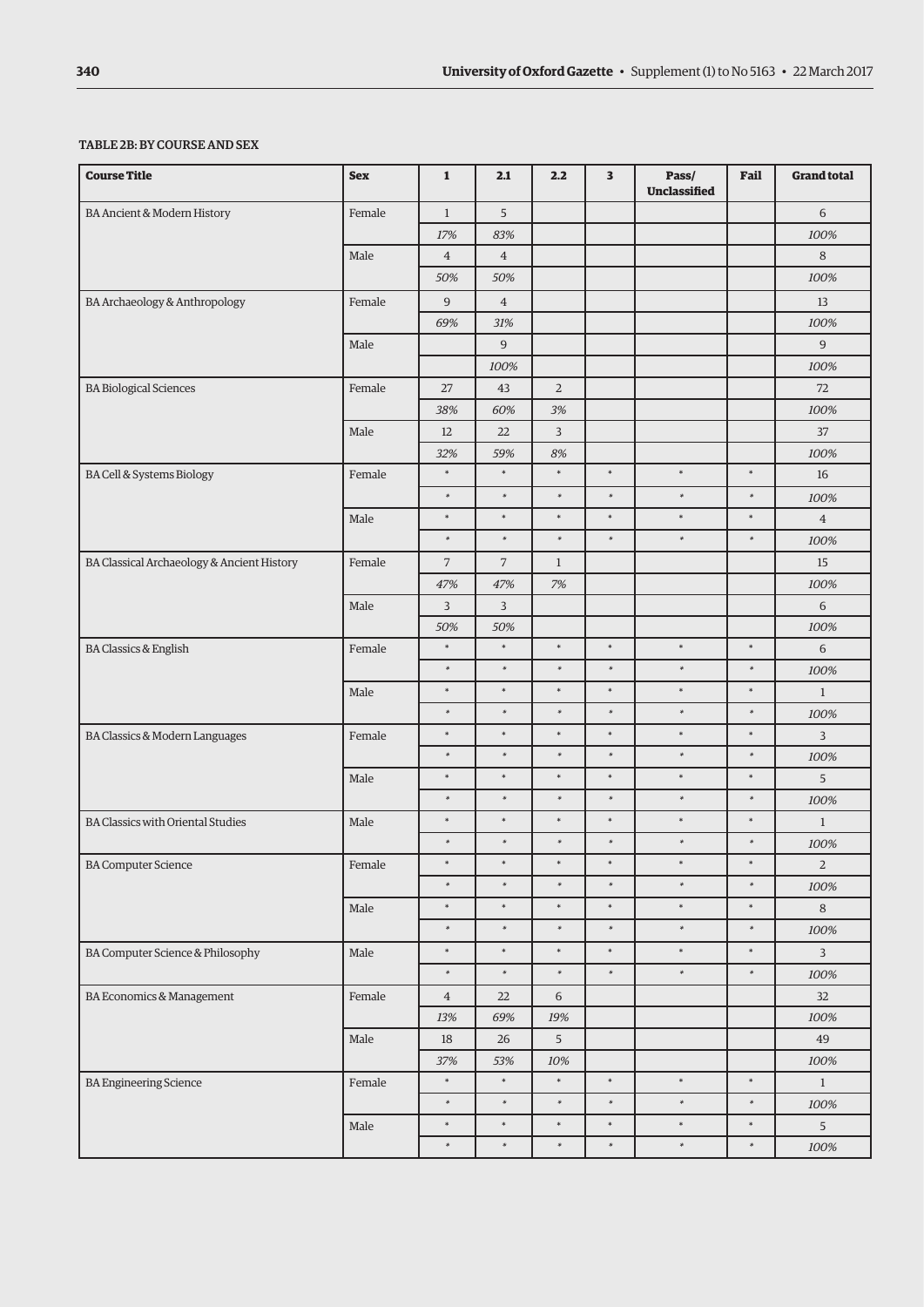| <b>Course Title</b>                    | <b>Sex</b> | $\mathbf 1$      | 2.1            | 2.2            | 3      | Pass/<br>Unclassified | Fail         | <b>Grand total</b> |
|----------------------------------------|------------|------------------|----------------|----------------|--------|-----------------------|--------------|--------------------|
| BA English Language & Literature       | Female     | 38               | 118            | $\overline{2}$ |        |                       |              | 158                |
|                                        |            | 24%              | 75%            | $1\%$          |        |                       |              | 100%               |
|                                        | Male       | 34               | 38             | $\mathbf{1}$   |        |                       |              | 73                 |
|                                        |            | 47%              | 52%            | 1%             |        |                       |              | 100%               |
| BA English & Modern Languages          | Female     | $\boldsymbol{9}$ | $\,8\,$        |                |        |                       |              | $17\,$             |
|                                        |            | 53%              | 47%            |                |        |                       |              | 100%               |
| BA European & Middle Eastern Languages | Female     | $\ast$           | $\ast$         | $\ast$         | $\ast$ | $\ast$                | $\ast$       | 3                  |
|                                        |            | $\ast$           | $\ast$         | $\ast$         | $\ast$ | $\ast$                | $\ast$       | 100%               |
|                                        | Male       | $\ast$           | $\ast$         | $\ast$         | $\ast$ | $\ast$                | $\ast$       | $\overline{4}$     |
|                                        |            | $\ast$           | $\ast$         | $\ast$         | $\ast$ | $\ast$                | $\ast$       | 100%               |
| <b>BA Experimental Psychology</b>      | Female     | 17               | 23             | $\mathbf{1}$   |        |                       |              | 41                 |
|                                        |            | 41%              | 56%            | 2%             |        |                       |              | 100%               |
|                                        | Male       | $\overline{2}$   | $\overline{4}$ |                |        |                       |              | 6                  |
|                                        |            | 33%              | 67%            |                |        |                       |              | 100%               |
| <b>BA</b> Geography                    | Female     | 21               | 28             |                |        |                       |              | 49                 |
|                                        |            | 43%              | 57%            |                |        |                       |              | 100%               |
|                                        | Male       | 10               | $17\,$         |                |        |                       |              | 27                 |
|                                        |            | 37%              | 63%            |                |        |                       |              | 100%               |
| <b>BA</b> Geology                      | Female     | $\ast$           | $\ast$         | $\ast$         | $\ast$ | $\ast$                | $\ast$       | $\mathbf{1}$       |
|                                        |            | $\ast$           | $\ast$         | $\ast$         | $\ast$ | $\ast$                | $\ast$       | $100\%$            |
|                                        | Male       | $\ast$           | $\ast$         | $\ast$         | $\ast$ | $\ast$                | $\ast$       | $\mathbf{1}$       |
|                                        |            | $\ast$           | $\ast$         | $\ast$         | $\ast$ | $\ast$                | $\ast$       | 100%               |
| <b>BA History</b>                      | Female     | 42               | 87             |                |        |                       | $\mathbf{1}$ | 130                |
|                                        |            | 32%              | 67%            |                |        |                       | 1%           | 100%               |
|                                        | Male       | 43               | 72             |                |        |                       |              | 115                |
|                                        |            | 37%              | 63%            |                |        |                       |              | 100%               |
| <b>BA History &amp; Economics</b>      | Female     | $\ast$           | $\ast$         | $\ast$         | $\ast$ | $\ast$                | $\ast$       | $\mathbf{1}$       |
|                                        |            | $\ast$           | $\ast$         | $\ast$         | $\ast$ | $\ast$                | $\ast$       | 100%               |
|                                        | Male       | $\ast$           | $\ast$         | $\ast$         | $\ast$ | $\ast$                | $\ast$       | $\overline{7}$     |
|                                        |            | $\ast$           | $\ast$         | $\ast$         | $\ast$ | $\ast$                | $\ast$       | $100\%$            |
| BA History & English                   | Female     | $\ast$           | $\ast$         | $\ast$         | $\ast$ | $\ast$                | $\ast$       | $\overline{7}$     |
|                                        |            | $\ast$           | $\ast$         | $\ast$         | $\ast$ | $\ast$                | $\ast$       | 100%               |
|                                        | Male       | $\ast$           | $\ast$         | $\ast$         | $\ast$ | $\ast$                | $\ast$       | $\overline{a}$     |
|                                        |            | $\ast$           | $\ast$         | $\ast$         | $\ast$ | $\ast$                | $\ast$       | $100\%$            |
| BA History & Modern Languages          | Female     | $\ast$           | $\ast$         | $\ast$         | $\ast$ | $\ast$                | $\ast$       | 9                  |
|                                        |            | $\ast$           | $\ast$         | $\ast$         | $\ast$ | $\ast$                | $\ast$       | $100\%$            |
|                                        | Male       | $\ast$           | $\ast$         | $\ast$         | $\ast$ | $\ast$                | $\ast$       | 5                  |
|                                        |            | $\ast$           | $\ast$         | $\ast$         | $\ast$ | $\ast$                | $\ast$       | 100%               |
| <b>BA History &amp; Politics</b>       | Female     | $\mathbf{1}$     | 16             |                |        |                       |              | $17\,$             |
|                                        |            | 6%               | 94%            |                |        |                       |              | $100\%$            |
|                                        | Male       | $13\,$           | 16             |                |        |                       |              | 29                 |
|                                        |            | 45%              | 55%            |                |        |                       |              | 100%               |
| <b>BA History of Art</b>               | Female     | $\ast$           | $\ast$         | $\ast$         | $\ast$ | $\ast$                | $\ast$       | $10\,$             |
|                                        |            | $\ast$           | $\ast$         | $\ast$         | $\ast$ | $\ast$                | $\ast$       | 100%               |
|                                        | Male       | $\ast$           | $\ast$         | $\ast$         | $\ast$ | $\ast$                | $\ast$       | $\overline{2}$     |
|                                        |            | $\ast$           | $\ast$         | $\ast$         | $\ast$ | $\ast$                | $\ast$       | $100\%$            |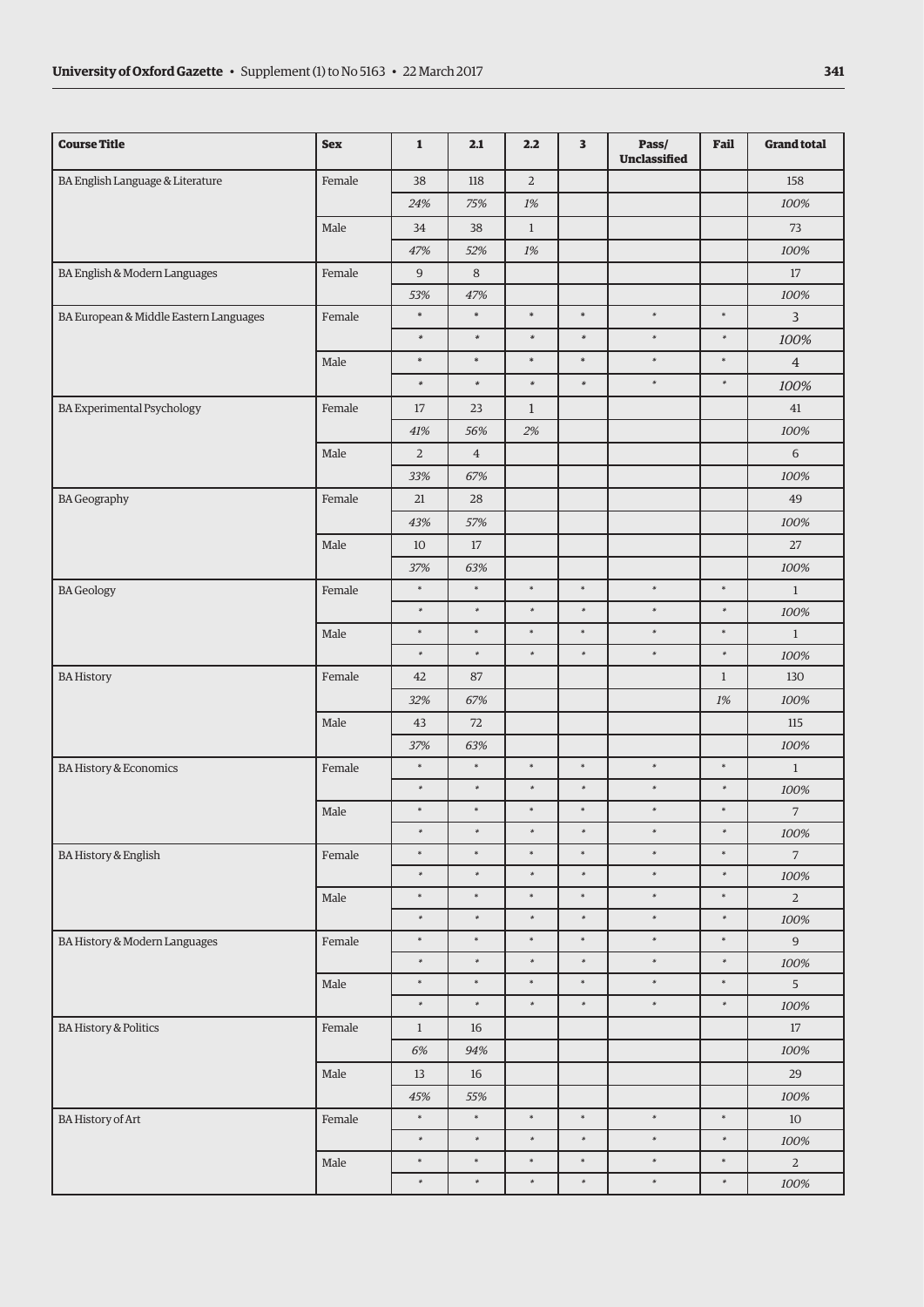| <b>Course Title</b>                    | <b>Sex</b> | $\mathbf{1}$   | 2.1     | 2.2            | 3              | Pass/<br><b>Unclassified</b> | Fail         | <b>Grand total</b> |
|----------------------------------------|------------|----------------|---------|----------------|----------------|------------------------------|--------------|--------------------|
| <b>BA Human Sciences</b>               | Female     | $\overline{7}$ | 13      |                |                |                              |              | 20                 |
|                                        |            | 35%            | 65%     |                |                |                              |              | 100%               |
|                                        | Male       | $\mathbf{3}$   | $\,8\,$ | $1\,$          |                |                              |              | 12                 |
|                                        |            | 25%            | 67%     | 8%             |                |                              |              | 100%               |
| <b>BA Jurisprudence</b>                | Female     | 15             | 70      | $\sqrt{4}$     |                |                              |              | 89                 |
|                                        |            | 17%            | 79%     | 4%             |                |                              |              | 100%               |
|                                        | Male       | 16             | 52      | $\overline{4}$ |                |                              |              | 72                 |
|                                        |            | 22%            | 72%     | 6%             |                |                              |              | 100%               |
| BA Jurisprudence (with Law in Europe)  | Female     | $\overline{4}$ | 16      |                |                |                              |              | 20                 |
|                                        |            | 20%            | 80%     |                |                |                              |              | 100%               |
|                                        | Male       | 3              | 6       |                |                |                              |              | $\boldsymbol{9}$   |
|                                        |            | 33%            | 67%     |                |                |                              |              | 100%               |
| BA Literae Humaniores - Course 1       | Female     | 12             | 41      |                |                |                              |              | 53                 |
|                                        |            | 23%            | 77%     |                |                |                              |              | 100%               |
|                                        | Male       | 17             | 30      | $\mathbf{1}$   |                |                              |              | 48                 |
|                                        |            | 35%            | 63%     | 2%             |                |                              |              | 100%               |
| BA Literae Humaniores - Course 2       | Female     | $\ast$         | $\ast$  | $\ast$         | $\ast$         | $\ast$                       | $\ast$       | 10                 |
|                                        |            | $\ast$         | $\ast$  | $\ast$         | $\ast$         | $\ast$                       | $\ast$       | 100%               |
|                                        | Male       | $\ast$         | ×       | $\ast$         | $\ast$         | $\ast$                       | $\ast$       | $\overline{4}$     |
|                                        |            | $\ast$         | $\ast$  | $\ast$         | $\ast$         | $\ast$                       | $\ast$       | 100%               |
| <b>BA Mathematics</b>                  | Female     | 3              | 5       | 10             | $\overline{2}$ |                              |              | 20                 |
|                                        |            | 15%            | 25%     | 50%            | 10%            |                              |              | 100%               |
|                                        | Male       | $\overline{4}$ | 12      | 13             | $\mathbf{1}$   |                              |              | 30                 |
|                                        |            | 13%            | 40%     | 43%            | 3%             |                              |              | 100%               |
| BA Mathematics & Computer Science      | Female     | $\ast$         | $\ast$  | $\ast$         | $\ast$         | $\ast$                       | $\ast$       | $\overline{2}$     |
|                                        |            | $\ast$         | $\ast$  | $\ast$         | $\ast$         | $\ast$                       | $\ast$       | 100%               |
|                                        | Male       | $\ast$         | $\ast$  | $\ast$         | $\ast$         | $\ast$                       | $\ast$       | $\overline{4}$     |
|                                        |            | $\ast$         | $\ast$  | $\ast$         | $\ast$         | $\ast$                       | $\ast$       | 100%               |
| BA Mathematics & Philosophy            | Female     | $\ast$         | $\ast$  | $\ast$         | $\ast$         | $\ast$                       | $\ast$       | $\mathbf{1}$       |
|                                        |            | $\ast$         | $\ast$  | $\ast$         | $\ast$         | $\ast$                       | $\ast$       | 100%               |
| <b>BA Mathematics &amp; Statistics</b> | Female     | $\ast$         | $\ast$  | $\ast$         | $\ast$         | $\ast$                       | $\ast$       | 8                  |
|                                        |            | $\ast$         | $\ast$  | $\ast$         | $\ast$         | $\ast$                       | $\ast$       | $100\%$            |
|                                        | Male       | $\ast$         | $\ast$  | $\ast$         | $\ast$         | $\ast$                       | $\ast$       | 5                  |
|                                        |            | $\ast$         | $\ast$  | $\ast$         | $\ast$         | $\ast$                       | $\ast$       | 100%               |
| <b>BA</b> Medical Sciences             | Female     | 22             | 41      | 5              |                |                              |              | 68                 |
|                                        |            | 32%            | 60%     | 7%             |                |                              |              | 100%               |
|                                        | Male       | 17             | 46      | $\overline{7}$ | $\mathbf{1}$   |                              |              | 71                 |
|                                        |            | 24%            | 65%     | $10\%$         | $1\%$          |                              |              | $100\%$            |
| <b>BA Modern Languages</b>             | Female     | 41             | 77      | $\,1$          |                |                              |              | 119                |
|                                        |            | 34%            | 65%     | $1\%$          |                |                              |              | 100%               |
|                                        | Male       | 20             | 27      | $\overline{2}$ |                |                              | $\mathbf{1}$ | 50                 |
|                                        |            | 40%            | 54%     | 4%             |                |                              | 2%           | 100%               |
| BA Modern Languages & Linguistics      | Female     | $\overline{4}$ | 12      | $\mathbf{1}$   |                |                              |              | 17                 |
|                                        |            | 24%            | 71%     | $6\%$          |                |                              |              | 100%               |
|                                        | Male       | $\overline{2}$ | $6\,$   |                |                |                              |              | $\,8\,$            |
|                                        |            | $25\%$         | 75%     |                |                |                              |              | $100\%$            |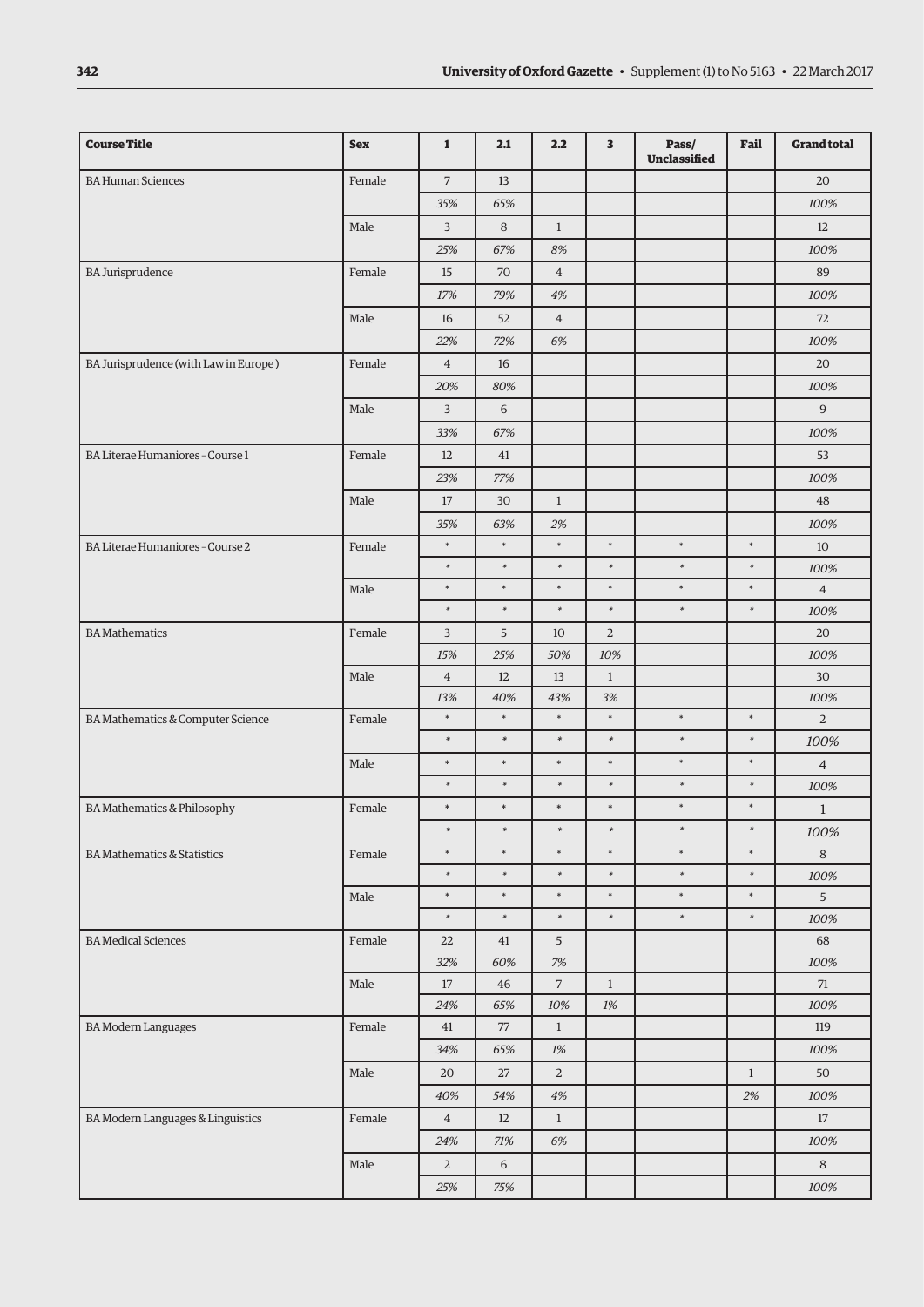| <b>Course Title</b>                     | <b>Sex</b> | $\mathbf{1}$   | 2.1            | 2.2            | 3              | Pass/<br><b>Unclassified</b> | Fail   | <b>Grand total</b> |
|-----------------------------------------|------------|----------------|----------------|----------------|----------------|------------------------------|--------|--------------------|
| <b>BA</b> Music                         | Female     | $\overline{7}$ | 16             |                |                |                              |        | 23                 |
|                                         |            | 30%            | 70%            |                |                |                              |        | 100%               |
|                                         | Male       | 20             | 24             |                |                |                              |        | 44                 |
|                                         |            | 45%            | 55%            |                |                |                              |        | 100%               |
| <b>BA</b> Neuroscience                  | Female     | $\mathbf{1}$   | $\overline{4}$ | $\mathbf{1}$   |                |                              |        | 6                  |
|                                         |            | 17%            | 67%            | $17\%$         |                |                              |        | 100%               |
|                                         | Male       | $\overline{2}$ | 3              | $\mathbf{1}$   |                |                              |        | 6                  |
|                                         |            | 33%            | 50%            | 17%            |                |                              |        | 100%               |
| <b>BA Oriental Studies</b>              | Female     | 6              | 14             | $\overline{2}$ |                |                              |        | 22                 |
|                                         |            | 27%            | 64%            | 9%             |                |                              |        | 100%               |
|                                         | Male       | $\overline{7}$ | 11             |                |                |                              |        | 18                 |
|                                         |            | 39%            | 61%            |                |                |                              |        | 100%               |
| BA Philosophy & Modern Languages        | Female     | $\ast$         | $\ast$         | $\ast$         | $\ast$         | $\ast$                       | $\ast$ | 15                 |
|                                         |            | $\ast$         | $\ast$         | $\ast$         | ×              | $\ast$                       | $\ast$ | 100%               |
|                                         | Male       | $\ast$         | $\ast$         | $\ast$         | $\ast$         | $\ast$                       | $\ast$ | $\overline{4}$     |
|                                         |            | $\ast$         | $\ast$         | $\ast$         | $\ast$         | $\ast$                       | $\ast$ | 100%               |
| BA Philosophy & Theology                | Female     | $\overline{4}$ | 10             |                |                |                              |        | 14                 |
|                                         |            | 29%            | 71%            |                |                |                              |        | 100%               |
|                                         | Male       | $\overline{2}$ | 9              |                |                |                              |        | 11                 |
|                                         |            | 18%            | 82%            |                |                |                              |        | 100%               |
| BA Philosophy, Politics & Economics     | Female     | 12             | 66             | $\overline{4}$ |                |                              |        | 82                 |
|                                         |            | 15%            | 80%            | 5%             |                |                              |        | 100%               |
|                                         | Male       | 26             | 113            | $11\,$         |                |                              |        | 150                |
|                                         |            | 17%            | 75%            | $7\%$          |                |                              |        | 100%               |
| <b>BA Physics</b>                       | Female     |                | 3              | $\overline{4}$ |                |                              |        | $\overline{7}$     |
|                                         |            |                | 43%            | 57%            |                |                              |        | 100%               |
|                                         | Male       | 6              | 16             | 12             | $\overline{2}$ |                              |        | 36                 |
|                                         |            | 17%            | 44%            | 33%            | 6%             |                              |        | 100%               |
| BA Psychology & Philosophy              | Male       | $\ast$         | $\ast$         | $\ast$         | $\ast$         | $\ast$                       | $\ast$ | $\overline{2}$     |
|                                         |            | $\ast$         | $\ast$         | $\ast$         | $\ast$         | $\ast$                       | $\ast$ | 100%               |
| BA Psychology, Philosophy & Linguistics | Female     | $\mathsf{3}$   | $10\,$         |                |                |                              |        | $13\,$             |
|                                         |            | 23%            | 77%            |                |                |                              |        | 100%               |
|                                         | Male       | $\overline{5}$ | $\overline{a}$ |                |                |                              |        | $\overline{7}$     |
|                                         |            | $71\%$         | 29%            |                |                |                              |        | $100\%$            |
| <b>BATheology</b>                       | Female     | $\overline{4}$ | 14             |                |                |                              |        | $18\,$             |
|                                         |            | 22%            | 78%            |                |                |                              |        | 100%               |
|                                         | Male       | $\overline{4}$ | $15\,$         | $\mathbf{1}$   |                |                              |        | $20\,$             |
|                                         |            | 20%            | $75\%$         | $5\%$          |                |                              |        | $100\%$            |
| BA Theology & Oriental Studies          | Female     | $\ast$         | $\ast$         | $\ast$         | $\ast$         | $\ast$                       | $\ast$ | $\mathbf{1}$       |
|                                         |            | $\ast$         | $\ast$         | $\ast$         | $\ast$         | $\ast$                       | $\ast$ | $100\%$            |
| <b>BFA Fine Art</b>                     | Female     | $\overline{7}$ | 10             |                |                |                              |        | $17\,$             |
|                                         |            | $41\%$         | 59%            |                |                |                              |        | 100%               |
|                                         | Male       | $\mathsf{3}$   | $\,4$          |                |                |                              |        | $\sqrt{2}$         |
|                                         |            | 43%            | 57%            |                |                |                              |        | $100\%$            |
| BTh Theology (full time)                | Female     | $\ast$         | $\ast$         | $\ast$         | $\ast$         | $\ast$                       | $\ast$ | $\mathbf{1}$       |
|                                         |            | $\ast$         | $\ast$         | $\ast$         | $\ast$         | $\ast$                       | $\ast$ | $100\%$            |
|                                         | Male       | $\ast$         | $\ast$         | $\ast$         | $\ast$         | $\ast$                       | $\ast$ | $13\,$             |
|                                         |            | $\ast$         | $\ast$         | $\ast$         | $\ast$         | $\ast$                       | $\ast$ | $100\%$            |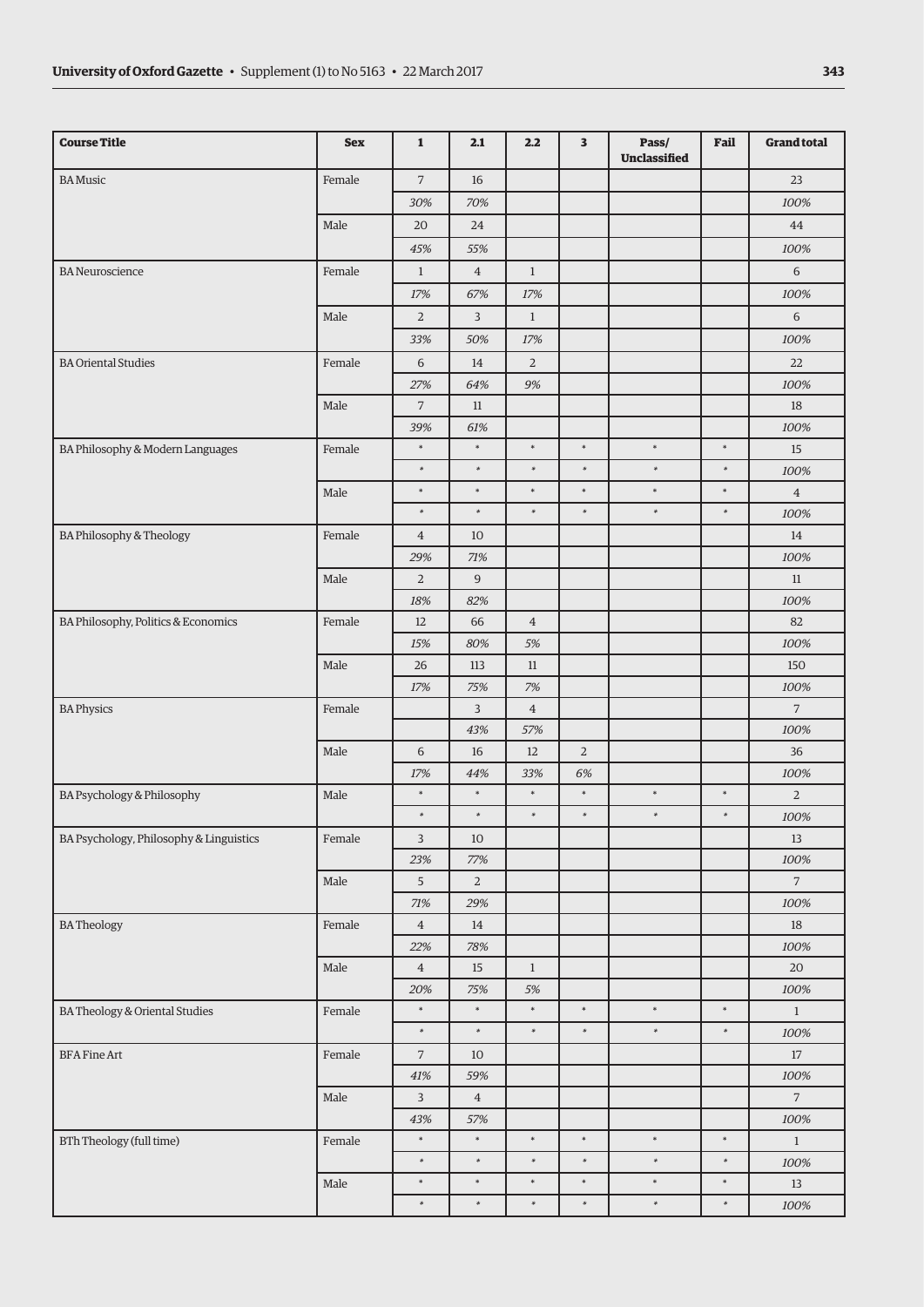| <b>Course Title</b>                         | <b>Sex</b> | $\mathbf{1}$   | 2.1            | 2.2            | 3              | Pass/<br><b>Unclassified</b> | Fail   | <b>Grand total</b> |
|---------------------------------------------|------------|----------------|----------------|----------------|----------------|------------------------------|--------|--------------------|
| BTh Theology (part time)                    | Female     | $\ast$         | ×              | $\ast$         | $\ast$         | $\ast$                       | $\ast$ | $\mathbf{1}$       |
|                                             |            | $\ast$         | $\ast$         | $\ast$         | $\ast$         | $\ast$                       | $\ast$ | 100%               |
|                                             | Male       | $\ast$         | $\ast$         | $\ast$         | $\ast$         | $\ast$                       | $\ast$ | $\mathbf{1}$       |
|                                             |            | $\ast$         | $\ast$         | $\ast$         | $\ast$         | $\ast$                       | $\ast$ | 100%               |
| MBiochem Molecular & Cellular Biochemistry  | Female     | 18             | 28             | 3              |                |                              |        | 49                 |
|                                             |            | 37%            | 57%            | 6%             |                |                              |        | 100%               |
|                                             | Male       | 17             | 21             | $\overline{2}$ |                |                              |        | 40                 |
|                                             |            | 43%            | 53%            | 5%             |                |                              |        | 100%               |
| MChem Chemistry                             | Female     | 27             | 32             | 13             | $\mathbf{1}$   |                              |        | 73                 |
|                                             |            | 37%            | 44%            | 18%            | $1\%$          |                              |        | 100%               |
|                                             | Male       | 41             | 32             | 11             | $\mathbf{1}$   | $\mathbf{1}$                 |        | 86                 |
|                                             |            | 48%            | 37%            | 13%            | $1\%$          | 1%                           |        | 100%               |
| MCompSci Computer Science                   | Male       | $11\,$         | $\overline{7}$ | $\sqrt{2}$     |                |                              |        | 20                 |
|                                             |            | 55%            | 35%            | 10%            |                |                              |        | 100%               |
| MCompSciPhil Computer Science & Philosophy  | Male       | $\ast$         | $\ast$         | $\ast$         | $\ast$         | $\ast$                       | $\ast$ | $\overline{4}$     |
|                                             |            | $\ast$         | $\ast$         | $\ast$         | $\ast$         | $\ast$                       | $\ast$ | 100%               |
| MEarthSci Earth Sciences                    | Female     | $\mathbf{1}$   | 11             |                |                |                              |        | 12                 |
|                                             |            | $8\%$          | 92%            |                |                |                              |        | 100%               |
|                                             | Male       | 6              | 12             |                |                |                              |        | 18                 |
|                                             |            | 33%            | 67%            |                |                |                              |        | 100%               |
| MEng Engineering, Economics & Management    | Female     | $\ast$         | $\ast$         | $\ast$         | $\ast$         | $\ast$                       | $\ast$ | 3                  |
|                                             |            | $\ast$         | $\ast$         | $\ast$         | $\ast$         | $\ast$                       | $\ast$ | 100%               |
|                                             | Male       | $\ast$         | $\ast$         | $\ast$         | $\ast$         | $\ast$                       | $\ast$ | 10                 |
|                                             |            | $\ast$         | $\ast$         | $\ast$         | $\ast$         | $\ast$                       | $\ast$ | 100%               |
| <b>MEng Engineering Science</b>             | Female     | 10             | 15             | 6              | $\mathbf{1}$   |                              |        | 32                 |
|                                             |            | 31%            | 47%            | 19%            | 3%             |                              |        | 100%               |
|                                             | Male       | 41             | 47             | 16             | $\overline{2}$ |                              |        | 106                |
|                                             |            | 39%            | 44%            | 15%            | 2%             |                              |        | 100%               |
| MEng Materials, Economics & Management      | Male       | $\ast$         | $\ast$         | $\ast$         | $\ast$         | $\ast$                       | $\ast$ | $\overline{2}$     |
|                                             |            | $\ast$         | $\ast$         | $\ast$         | $\ast$         | $\ast$                       | $\ast$ | 100%               |
| MEng Materials Science                      | Female     | $\overline{4}$ | $\overline{2}$ | $\mathbf{1}$   |                |                              |        | $\overline{7}$     |
|                                             |            | 57%            | 29%            | 14%            |                |                              |        | 100%               |
|                                             | Male       | $\overline{4}$ | $\overline{9}$ | $\overline{2}$ |                | $\overline{4}$               |        | 19                 |
|                                             |            | 21%            | 47%            | 11%            |                | $21\%$                       |        | 100%               |
| <b>MMath Mathematics</b>                    | Female     | 10             | $10\,$         | $\,4$          |                |                              |        | 24                 |
|                                             |            | 42%            | 42%            | 17%            |                |                              |        | 100%               |
|                                             | Male       | 35             | $22\,$         | 5              | $\overline{3}$ |                              |        | 65                 |
|                                             |            | 54%            | 34%            | $8\%$          | 5%             |                              |        | $100\%$            |
| MMath Mathematics & Statistics              | Female     | $\mathbf{3}$   | $\mathbf{3}$   |                |                |                              |        | $6\,$              |
|                                             |            | 50%            | 50%            |                |                |                              |        | 100%               |
|                                             | Male       | 3              | 5              |                |                |                              |        | 8                  |
|                                             |            | 38%            | 63%            |                |                |                              |        | 100%               |
| MMathCompSci Mathematics & Computer Science | Female     | $\ast$         | $\ast$         | $\ast$         | $\ast$         | $\ast$                       | $\ast$ | $\overline{a}$     |
|                                             |            | $\ast$         | $\ast$         | $\ast$         | $\ast$         | $\ast$                       | $\ast$ | $100\%$            |
|                                             | Male       | $\ast$         | $\ast$         | $\ast$         | $\ast$         | $\ast$                       | $\ast$ | 11                 |
|                                             |            | $\ast$         | $\ast$         | $\ast$         | $\ast$         | $\ast$                       | $\ast$ | $100\%$            |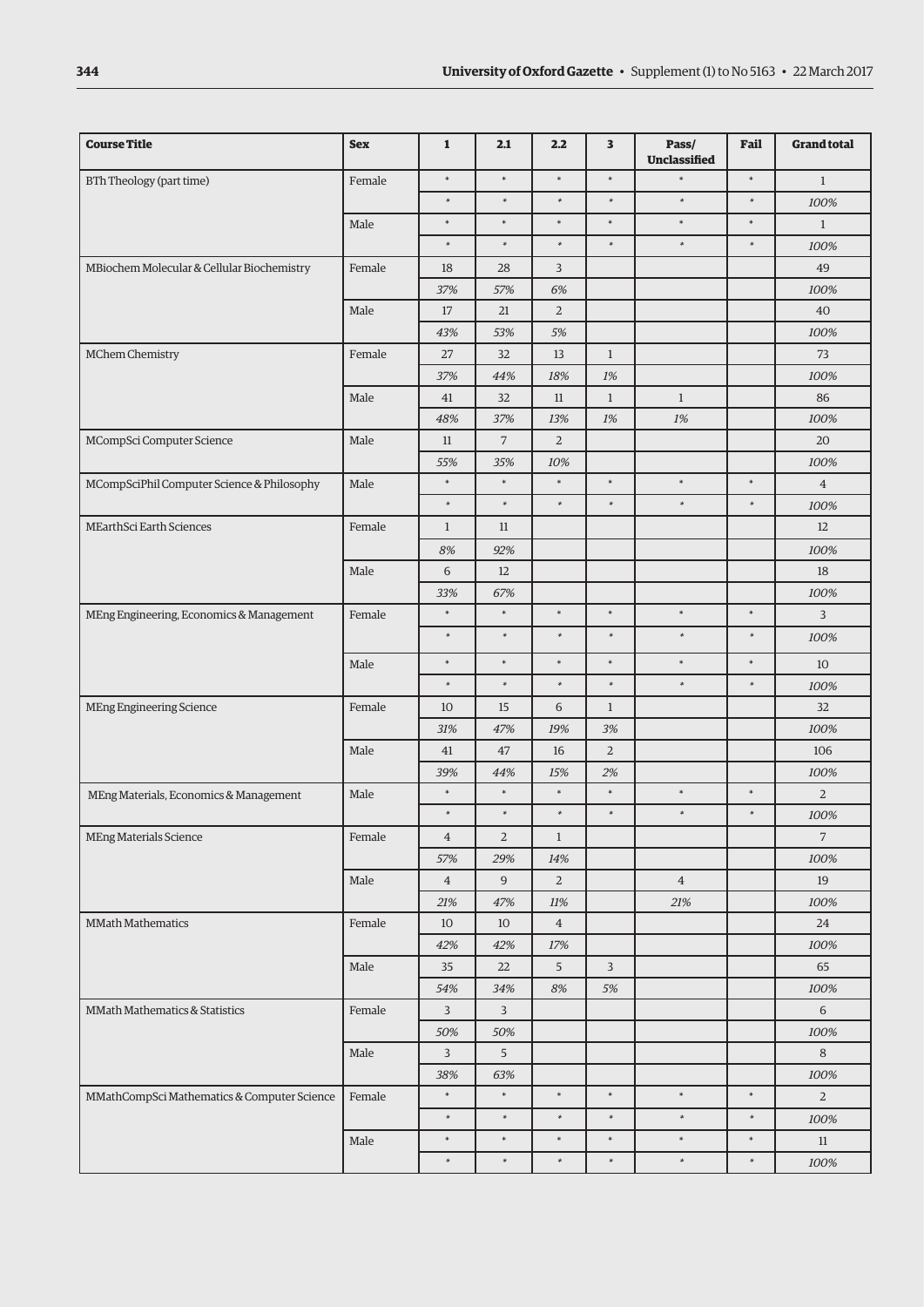| <b>Course Title</b>                | <b>Sex</b> | $\mathbf{1}$ | 2.1    | 2.2    | 3      | Pass/<br><b>Unclassified</b> | Fail   | <b>Grand total</b> |
|------------------------------------|------------|--------------|--------|--------|--------|------------------------------|--------|--------------------|
| MMathPhil Mathematics & Philosophy | Female     | $\ast$       | $\ast$ | $\ast$ | $\ast$ | $\ast$                       | $\ast$ | $\overline{4}$     |
|                                    |            | $\ast$       | $\ast$ | $\ast$ | $\ast$ | $*$                          | $\ast$ | 100%               |
|                                    | Male       | $\ast$       | $\ast$ | $\ast$ | $\ast$ | $\ast$                       | $\ast$ | 10                 |
|                                    |            | $\ast$       | $\ast$ | $\ast$ | $\ast$ | $*$                          | $\ast$ | 100%               |
| <b>MPhys Physics</b>               | Female     | 5            | 9      |        |        |                              |        | 14                 |
|                                    |            | 36%          | 64%    |        |        |                              |        | 100%               |
|                                    | Male       | 45           | 33     | 5      |        |                              |        | 83                 |
|                                    |            | 54%          | 40%    | 6%     |        |                              |        | 100%               |
| MPhysPhil Physics & Philosophy     | Female     | $\ast$       | $\ast$ | $\ast$ | $\ast$ | $\ast$                       | $\ast$ | 5                  |
|                                    |            | $\ast$       | $\ast$ | $\ast$ | $\ast$ | $\ast$                       | $\ast$ | 100%               |
|                                    | Male       | $\ast$       | $\ast$ | $\ast$ | $\ast$ | $\ast$                       | $\ast$ | $\overline{7}$     |
|                                    |            | $\ast$       | $\ast$ | $\ast$ | $\ast$ | $*$                          | $\ast$ | 100%               |
| <b>Grand total</b>                 |            | 997          | 1,786  | 206    | 17     | 6                            | 3      | 3,015              |
| Percentage total                   |            | 33%          | 59%    | 7%     | 1%     | 0%                           | 0%     | 100%               |